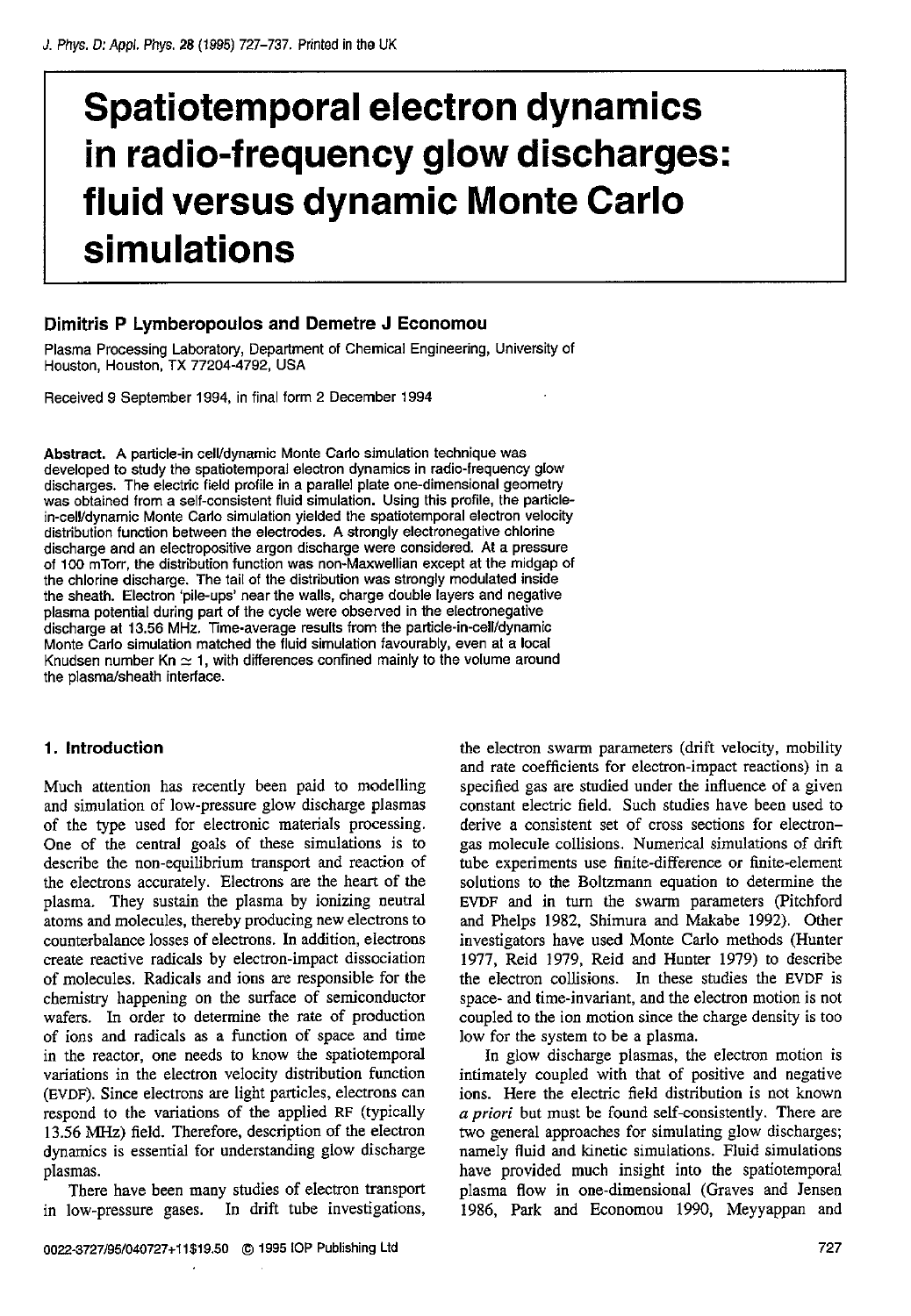Govindan 1991) as well as two-dimensional geometries (Lymberopoulos and Economou 1993b, Young and Wu 1993a,b, Dalvie *et af* 1993). The fluid equations for particle continuity, momentum and energy are obtained from the Boltzmann equation as moments of the velocity distribution function. However, fluid simulations do not resolve the particle distribution functions. Kinetic simulations such as the particle-in-cell with Monte Carlo collisions (PIC/MCC) do resolve the distribution functions (Birdsall 1991, Surendra and Graves 1991). Hybrid fluid-kinetic approaches have also been followed (Sommerer and Kushner 1992, Sat0 and Tagashira 1991, Ventzek *et al* 1994). Self-consistent simulations use the Poisson equation or the Maxwell equations to calculate the induced fields.

Other investigators have focused on electron transport only, using an assumed electric field distribution (not necessarily the self-consistent field). 'In that way the non-equilibrium transport of electrons, especially in the sheath region, was studied using Monte Carlo simulations (Moratz *et* ai 1987, May *et a1* 1993). Selfconsistent Monte Carlo simulations have also been reported (Dalvie *et al* 1992a, Okuno *et al* 1992, Date *et a1* 1992).

In this paper, a method of stochastic simulation, the particle-in-cell/dynamic Monte Carlo (PIC/DMC) approach, of electron transport in low-pressure glow discharge plasmas is described. The difference between PIC/DMC and the conventional PIC/MCC (Birdsall 1991), is in the way particle collisions are handled. In PIC/MCC the rather artificial null-collision method is most often applied, and the free-flight distribution of the electrons is required as an input. In PIC/DMC no time is spent in artificial (null) collisions, fewer random numbers are required per time step, and the free-Right distribution is an output of the simulation rather than an input (Lymberopoulos *et a1* 1993, Lymberopoulos and Schieber 1994). The method is applied to study the electron dynamics in a glow discharge plasma sustained between two parallel plate electrodes. **A** strongly electronegative (chlorine) and an electropositive (argon) discharge are considered. The DMC simulation results are compared with those obtained by using a onedimensional fluid simulation of the discharge.

## **2. The fluid simulation**

The following assumptions were made to streamline the fluid simulation. (i) The discharge is sustained between two large parallel plate electrodes, which are separated by  $L \ll R$ , where *R* is the electrode radius. Therefore a one-dimensional description (along the direction *z*  normal to the electrodes) of the macroscopic variables can be applied. (ii) The  $Cl<sub>2</sub>$  gas dissociation is negligible. (iii) No external magnetic field is applied, and the self-induced magnetic field is negligible. Therefore, Maxwell's equations reduce to the Poisson equation for the electrostatic field. (iv) The gas pressure and temperature (hence number density) are constant. (v) The ion temperature is equal to the gas temperature.

The density continuity equations for electrons, positive ions and negative ions are

$$
\frac{\partial n_e}{\partial t} + \nabla \cdot J_e = \sum_j R_{ej} \tag{1}
$$

$$
\frac{\partial n_+}{\partial t} + \nabla \cdot J_+ = \sum_i R_{+j} \tag{2}
$$

$$
\frac{\partial n_+}{\partial t} + \nabla \cdot J_+ = \sum_j R_{+j} \tag{2}
$$

$$
\frac{\partial n_-}{\partial t} + \nabla \cdot J_- = \sum_j R_{-j}. \tag{3}
$$

The summation on the right-hand side of equations  $(1)$ – $(3)$  is over all homogeneous (gas-phase) reactions creating and destroying the corresponding particle. These can be electron-neutral species, electron-ion, ionion and ion-neutral species. The particle fluxes are the superposition of driff under the influence of an electric field, diffusion in a concentration gradient and convection due to bulk gas flow:

$$
J_{\rm e} = -D_{\rm e} \nabla n_{\rm e} - \mu_{\rm e} n_{\rm e} E + v n_{\rm e} \tag{4}
$$

$$
J_{+} = -D_{+}\nabla n_{+} + \mu_{+}n_{+}E_{+}^{\text{eff}} + \nu n_{+} \tag{5}
$$

$$
J_{-} = -D_{-}\nabla n_{-} - \mu_{-}n_{-}E_{-}^{\text{eff}} + \nu n_{-}.
$$
 (6)

The contribution of bulk gas flow (velocity  $\nu$ ) to the total flux of charged species is generally small and was neglected.

In the so-called two-moment approach applied here, the momentum equations are simplified by neglecting the particle inertia, resulting in the drift-diffusion equations (see equations  $(4)$ - $(6)$ ). This is a good assumption for electrons, which have a fast response time due to their small mass. However, ions do not respond to the variations in the 13.56 **MHz** field. In order to correct for this effect while still using the drift-diffusion approximation, Richards *et a/* (1987) introduced an effective electric field to which ions respond (see equations (10) and (11) below).

The electron energy balance reads

$$
\frac{\partial}{\partial t} \left( \frac{3}{2} n_e k T_e \right) + \nabla \cdot q_e + e J_e \cdot E + 3 \frac{m_e}{m_+} \frac{n_e k (T_e - T_g)}{\nu_m} + \sum_j H_j R_j = 0 \tag{7}
$$

with the total electron energy flux given by

$$
q_{\rm e} = -K_{\rm e}\nabla T_{\rm e} + \frac{5}{2}kT_{\rm e}J_{\rm e}
$$
 (8)

where the thermal conductivity of electrons is  $K_c$  = *3kDen,/2.* 

The Poisson equation relates the gradient of the electric field to the charge density:

$$
\nabla \cdot E = \frac{e}{\epsilon_0} (n_+ - n_{\rm e} - n_-). \tag{9}
$$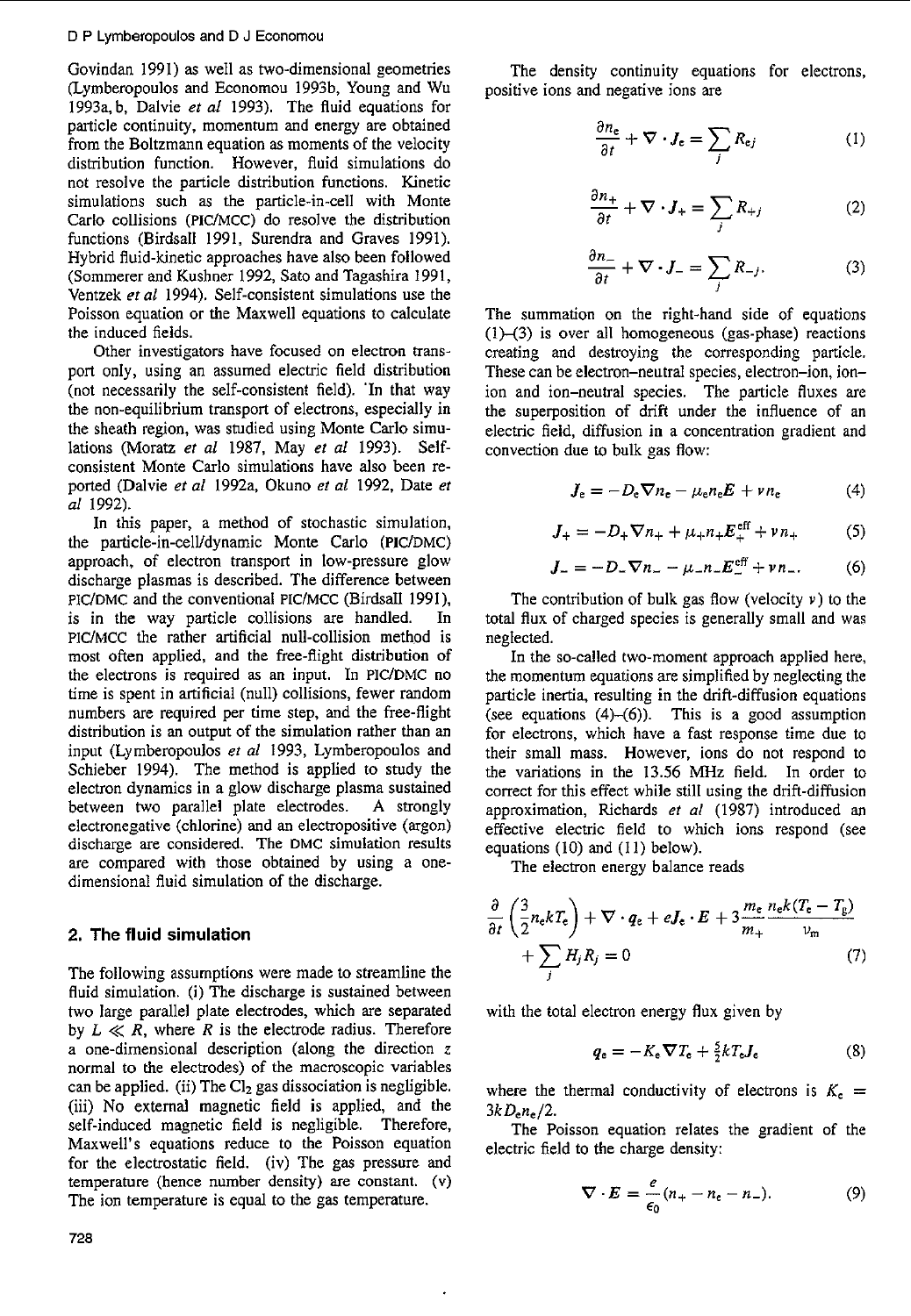**Table I.** Boundary conditions used for the fluid simulation.  $T_{se}$  is the temperature of secondary electrons.

Quantity Boundary condition

$$
n_{\rm e} \qquad \qquad J_{\rm e} = \frac{1}{4} \left( \frac{8kT_{\rm e}}{\pi m_{\rm e}} \right)^{1/2} n_{\rm e} \hat{n} - \gamma_+ J_+
$$

 $n_{+}$  $n_{\text{Ci}} - n_{\text{Ci}} = 0$  $\mu_+ \mu_+ E_+^{\text{eff}}, \text{ if } \hat{\boldsymbol{n}} \cdot \boldsymbol{E}_+^{\text{eff}} \geqslant 0, \text{ otherwise } J_+ = 0.$ 

$$
T_{\rm e} \tqquad q_{\rm e} = \left(\frac{5}{2}kT_{\rm e}\right)\frac{1}{4}\left(\frac{8kT_{\rm e}}{\pi m_{\rm e}}\right)^{1/2}n_{\rm e}\hat{n} - \gamma_{+}\left(\frac{5}{2}kT_{\rm se}\right),
$$
  

$$
V = V_{\rm BF}\sin(2\pi ft) \text{ on the left-hand and } V = 0
$$

on the right-hand electrode, respectively

Finally, the ions respond to an effective electric field given by

$$
\frac{\partial E_{+}^{\text{en}}}{\partial t} = \nu_{+}(E - E_{+}^{\text{eff}})
$$
 (10)

 $J_{\scriptscriptstyle +}$ 

$$
\frac{\partial t}{\partial t} = \nu_{+} (E - E_{-}^{\text{eff}}). \tag{11}
$$

In the above equations,  $n_j$ ,  $J_j$ ,  $D_j$  and  $\mu_j(j)$  $e, +, -$ ) are particle density, flux, diffusivity and mobility, respectively. Subscripts  $e$ ,  $+$  and  $-$  denote electrons, positive ions and negative ions, respectively.  $T_e$  is the electron 'temperature',  $E$  is the electric field,  $E_{+(-)}^{\text{eff}}$  is the effective electric field to which ions respond, **U+(-)** is the positive (negative) ion-neutral species collision frequency and  $\varepsilon_0$  is the permittivity of free space. In equation (7). the summation is over all electron-neutral species inelastic collisions. Equations  $(1)$ - $(1)$  are written for the chlorine discharge, in which an abundance of negative ions forms. For argon, the negative ion density was set to  $n = 0$ , and equations **(3),** (6) and (1 1) were omitted.

Reactions included in the simulation were as before (Lymberopoulos and Economou 1993a, 1994). The boundary conditions are shown in table 1. In table 1,  $\gamma_+$ is the secondary electron emission coefficient, and  $V_{RF}$ is the peak RF voltage applied to the electrode. These boundary conditions have been discussed elsewhere (Lymberopoulos and Economou 1994).

The rate coefficients of electron-impact reactions were calculated by solving the spatially homogeneous Boltzmann equation as a function of the electric field to neutral density ratio *E/N.* Calculations were performed using a zero-dimensional version of the stochastic simulation to be described in the next section. The rate coefficients as well as the average electron energy (or equivalent temperature  $T_e$ <sup>'</sup> were calculated as functions of *E/N.* These results were combined to express the rate coefficients as a function of energy (or temperature), which is one of the dependent variables (equation  $(7)$ ). The result **for** chlorine **is** shown in figure **1.** The rate coefficients for **Ar** have been presented earlier (Lymberopoulos and Economou 1993a). In that way a closure *of* the system of equations was obtained. This approach appears **to** give reasonable results (Meijer *et* al 1992). at least for the argon discharge, as



Figure **1.** Electron-C12 reaction rate coefficients as a function of electron energy, obtained by a zero-dimensional version **of** the stochastic simulation described in the text.  $k_{\rm m}$ , momentum transfer;  $k_{\rm d}$ , dissociative excitation to the C<sup>T</sup> $\Pi$  state;  $k_{\text{ex1}}$ , excitation to the B<sup>3</sup> $\Pi$  state;  $k_{\text{ex2}}$ , excitation to the  $2^{\dagger} \Pi$  and  $2^{\dagger} \Sigma$  states;  $k_i$ , ionization;  $k_i$ , vibrational excitation;  $k_a$ , attachment.

demonstrated by the quantitative predictions of our model (Lymberopoulos and Economou 1993a) as well as that of Meyyappan and Govindan (1993), both of which followed this approach.

### **2.1. The method of solution**

The method of solution of the fluid equations has been described before (Lymberopoulos and Economou 1994). The equations were discretized in space using the Galerkin finite-element method. This way the system of partial differential equations was reduced *to*  a system of ordinary differential equations, one for each dependent variable on each node of the finiteelement mesh. Poisson's equation resulted in a system of algebraic equations. The differentiaValgebraic system was integrated in time until the periodic steady-state was reached. The spatiotemporal profiles of the electric field as obtained by the fluid simulation were then used in the PIC/DMC simulation described below to determine the electron velocity distribution function, as well as the spatiotemporal electron density and energy profiles.

### **3. The** stochastic simulation

The electron velocity distribution function (EVDF)  $f(r, u)$  is of paramount importance in glow discharges since the electron transport properties (hence plasma transport) and electron-impact reaction rate coefficients (hence plasma chemistry) depend on the EVDF. The EVDF can be determined by solving the Boltzmann transport equation (Holstein 1946). thus

$$
\frac{\partial f}{\partial t} + \boldsymbol{u} \cdot \frac{\partial}{\partial r} f + \frac{\boldsymbol{F}}{m} \cdot \frac{\partial}{\partial u} f = \left(\frac{\partial f}{\partial t}\right)_{\text{col}} \tag{12}
$$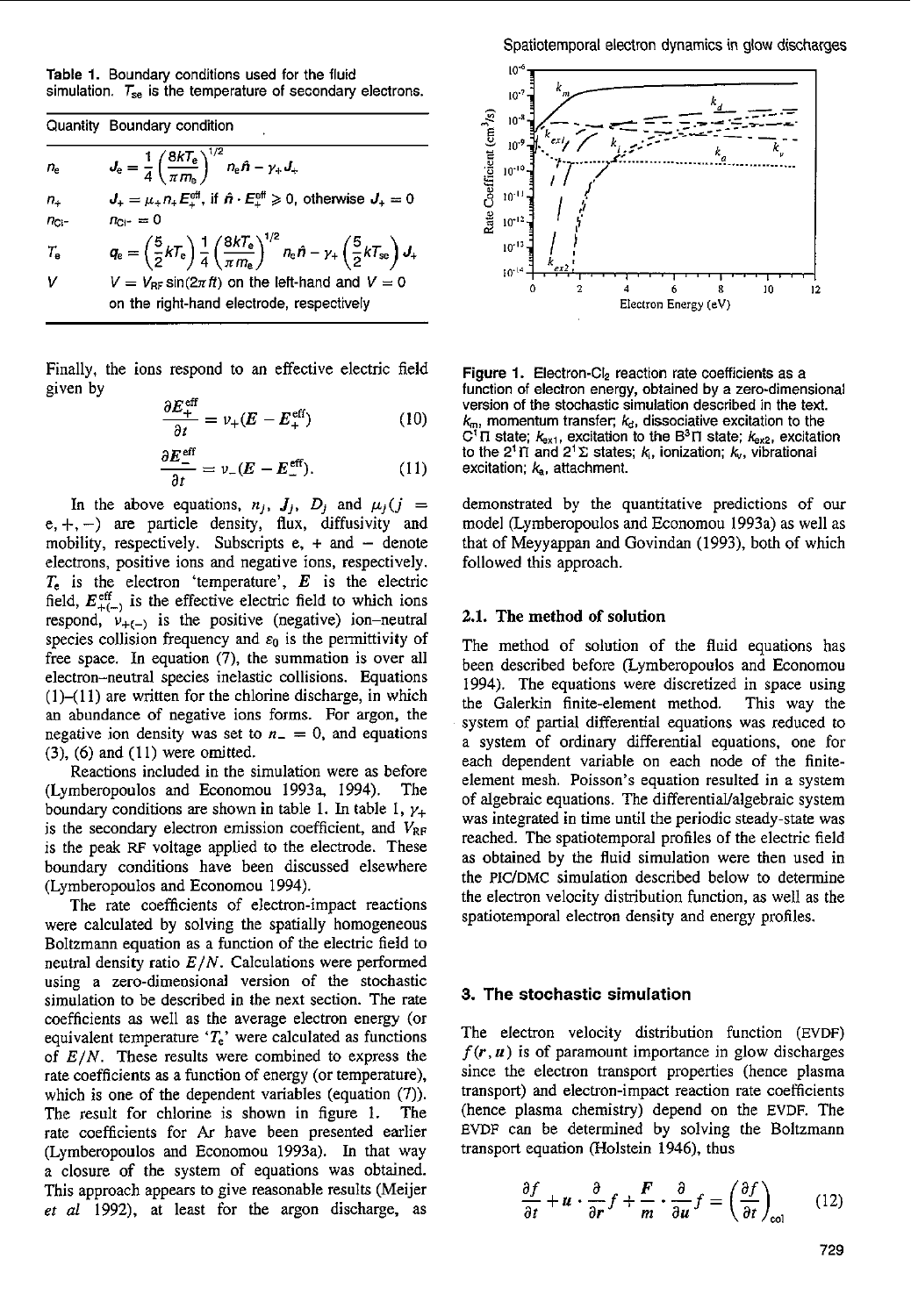where

$$
\begin{aligned}\n&\left(\frac{\partial f(r, u, \vartheta, \varphi)}{\partial t}\right)_{\text{col}} \\
&= \sum_{j} \sum_{i} \int \int \left[ n_{j} \sigma_{ij}(u', \chi) u' \delta(u - g(u', \varepsilon_{ij}, \chi)) \right. \\
&\times f(r, u', \vartheta', \varphi') - n_{j} \sigma_{ij}(u, \chi) u \delta(u' - g(u, \varepsilon_{ij}, \chi)) \\
&\times f(r, u, \vartheta, \varphi)] \, \mathrm{d}u' \, \mathrm{d}\Omega\n\end{aligned}
$$

which is a continuity equation in phase space  $(r, u)$ , where  $r$  is the spatial location vector and  $u$  is the electron velocity vector.  $F = q(E + u \times B)$  is the force acting on the electrons, where *E* and *B* are the electric field and magnetic induction, respectively, and *m* is the electron mass. The right-hand side **(RHS)** of equation (12) is the so-called collision integral, which can be expressed (Dalvie *et al* 1992b) as shown in equation (13). For convenience, the velocities are expressed in spherical coordinates, where  $u$ ,  $\vartheta$  and  $\varphi$  represent the electron speed, polar and azimuthal angle respectively. Equation (13) assumes that electrons collide with neutral particles (that is, short-range collisions) with velocity much lower than the electron velocity. This is an much lower than the electron velocity. excellent assumption under the conditions of interest. The collision integral describes the discontinuous change in the **EVDF** due to collisions of electrons with species *j,* which populate (the first term within brackets on the **RHS** of equation (13)) or depopulate (the second term within brackets on the **RHS** of equation (13)) the phase space element  $dr du d\theta d\varphi$ . In equation (13)  $n_j$  is the density of the collision partners (atoms, molecules and so on), and  $\sigma_{ii}$  is the cross section of collision type *i* (excitation, ionization, and so on) with particle *j.* The cross section depends on the electron speed  $u$  and the scattering angle  $\chi$ . The Dirac delta function is defined as  $\delta(s) = 1$  if  $s = 0$  and  $\delta(s) = 0$  if  $s \neq 0$ . It is included to ensure that momentum and energy are both conserved during the collision. These conservation laws require

$$
g(u', \varepsilon_{ij}, \chi) := \left[ u'^2 \left( 1 - \frac{2m}{m_j} (1 - \cos \chi) \right) - \frac{2\varepsilon_{ij}}{m} \right]^{1/2} (14)
$$

where  $m_j$  is the mass of particle j and  $\varepsilon_{ij}$  is the energy lost by the electron due to inelastic collision of type *i* with particle *j*. The quantity  $g(u', \varepsilon_{ij}, \chi)$  is the postcollision electron speed.

The distribution function is normalized such that the integral over the phase space gives the total number **of**  electrons *ne:* 

$$
n_{e}(\mathbf{r}) = \int \int \int f(\mathbf{r}, u, \vartheta, \varphi) \, \mathrm{d}u \, \mathrm{d}\vartheta \, \mathrm{d}\varphi. \tag{15}
$$

The left-hand side of equation (12) describes the flight **of** electrons between collisions (free flight). The velocity and position of the electrons can be calculated by using the *deterministic* relations

$$
u(t_0 + \Delta t) = u(t_0) + \frac{1}{m} \int_{t_0}^{t_0 + \Delta t} F(t) dt \qquad (16)
$$

$$
r(t_0 + \Delta t) = r(t_0) + \int_{t_0}^{t_0 + \Delta t} u(t) dt
$$
 (17)

where  $\Delta t$  is a sufficiently small time increment, limited by the process with the highest collision frequency, or by the requirement that an electron should not traverse a spatial cell in one time step (the Courant-Friedrich-Lewy condition).

Equation (13) **is** the starting point of the *stochastic*  simulation. The integrals on the RHS of equation (13) can be performed by taking advantage of the following transformation of variables:

$$
\delta(u - g(u', \varepsilon_{ij}, \chi)) = \left(\frac{\partial g}{\partial u'}\right)^{-1} \delta(g'(u, \varepsilon_{ij}, \chi) - u')
$$
\n(18)

where  $g'(u, \varepsilon_{ij}, \chi)$  represents the electron speed before the collision and has a form similar to that of equation (14) (replace  $u'$  by  $u$  and  $m$  with  $-m$ ). Then by (i) inserting equation **(IS)** into equation (13) and performing the integration over  $du'$ , with the z axis pointing in the direction of  $u$  and (ii) integrating over time from  $t_0$  to  $t_0 + \Delta t$ , whereby the electron probability density function is expanded in a Taylor's series about *to,* we obtain

$$
f(\mathbf{r}, u, 0, 0; t_0 + \Delta t | \mathbf{r}_0, u_0, \vartheta_0, \varphi_0; t_0)
$$
  
=  $f(\mathbf{r}, u, 0, 0; t_0 | \mathbf{r}_0, u_0, \vartheta_0, \varphi_0; t_0)$   

$$
\times \left(1 - \Delta t \sum_{i,j} n_j u_0 2\pi \int_0^{\pi} \sigma_{ij}(u_0, \chi) \sin \chi \, d\chi\right)
$$
  
+ 
$$
\Delta t \sum_{i,j} n_j g'(u)
$$
  

$$
\times \int_0^{2\pi} \int_0^{\pi} \sigma_{ij}(g'(u), \chi) \left(\frac{\partial g(u')}{\partial u'}\right)_{u' = g'(u)}^{-1}
$$
  

$$
\times f(\mathbf{r}, g'(u), \chi, \varphi' | \mathbf{r}_0, u_0, \vartheta_0, \varphi_0) d\chi d\varphi'
$$
 (19)

where f is interpreted as a conditional probability function (van Kampen 1992) normalized to the total electron number  $N_e$ . By definition the conditional probability is

$$
f(\mathbf{r}, u, \vartheta, \varphi; t_0 | \mathbf{r}_0, u_0, \vartheta_0, \varphi_0; t_0)
$$
  
=  $\delta(\mathbf{r} - \mathbf{r}_0) \delta(u - u_0) \delta(\vartheta - \vartheta_0) \delta(\varphi - \varphi_0) N_e.$  (20)

On inserting equation (20) into equation (19). making use of equation (18) and performing the integrations we obtain

$$
N_e^{-1} f(r, u, 0, 0; t_0 + \Delta t | r_0, u_0, \vartheta_0, \varphi_0; t_0)
$$
  
=  $\delta(r - r_0) \delta(u - u_0) \delta(\vartheta_0) \delta(\varphi_0) \left(1 - \sum_{i,j} \mathcal{P}_{ij}^C(u_0)\right)$   
+  $\delta(r - r_0) \sum_{i,j} \mathcal{P}_{ij}^C(u_0) \mathcal{P}_{ij}^u(u \mid u_0) \mathcal{P}_{ij}^X(\vartheta_0 \mid u_0) \mathcal{P}^{\varphi}(\varphi_0)$   
(21)

where  $P_{ij}^{\rm C}$ ,  $P_{ij}^{\mu}$ ,  $P_{ij}^{\chi}$  and  $P^{\varphi}$  correspond to the collision probability, the conditional probability of the electron speed, the scattering angle probability and the azimuthal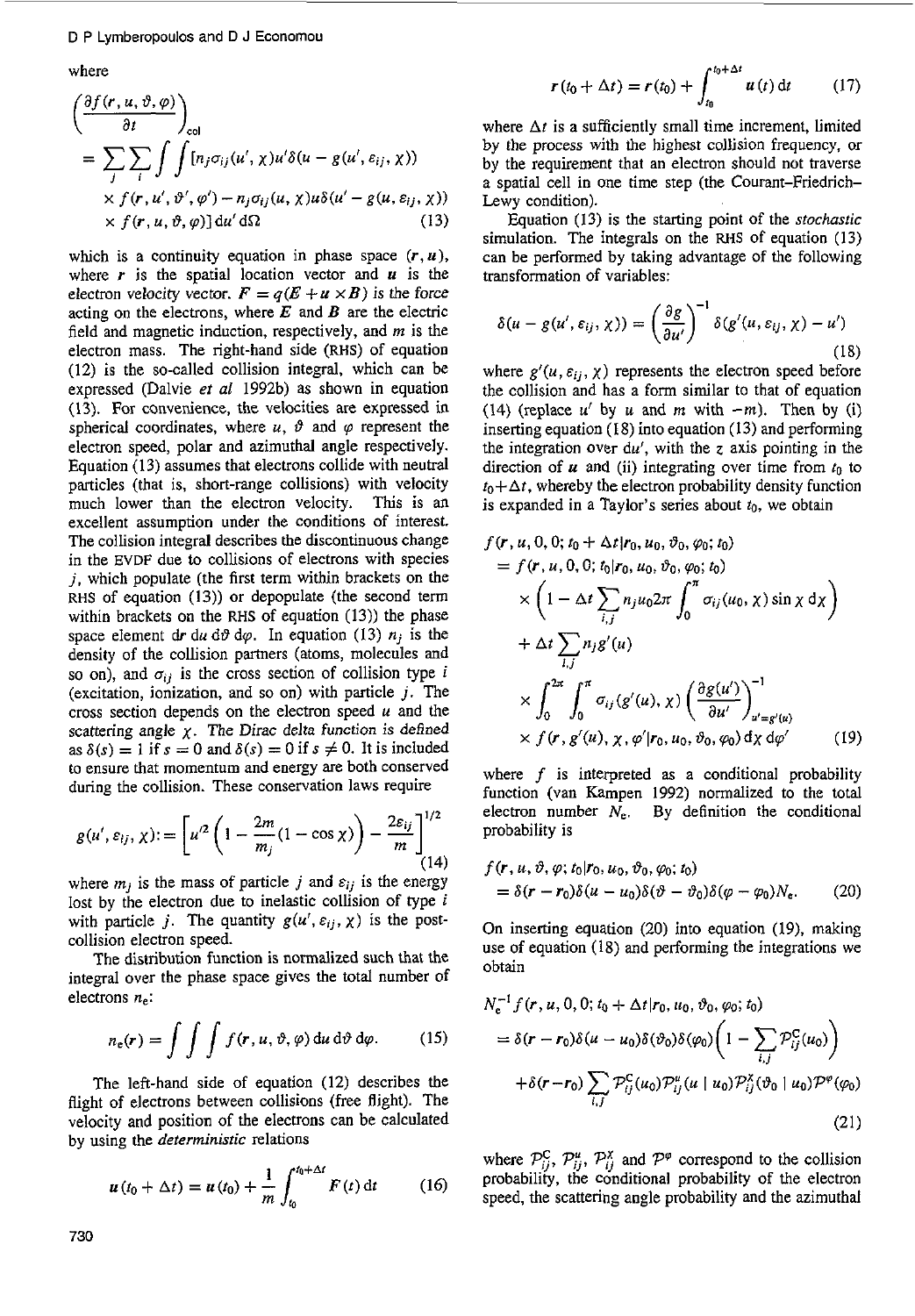angle probability, respectively. These probabilities are defined by the following formulae:

$$
\mathcal{P}_{ij}^C(u_0) = \Delta t \, n_j u_0 2\pi \int_0^{\pi} \sigma_{ij}(u_0, \chi') \sin \chi' d\chi' \quad (22)
$$

$$
\mathcal{P}_{ij}^{u}(u \mid u_0) = \delta(u - g(u_0, \varepsilon_{ij}, \chi)) \tag{23}
$$

$$
\mathcal{P}_{ij}^{\chi}(\chi \mid u_0) = \sigma_{ij}(u_0, \chi) \sin \chi \left/ \int_0^{\pi} \sigma_{ij}(u_0, \chi') \sin \chi' d\chi' \right. \tag{24}
$$

$$
\mathcal{P}^{\varphi}(\varphi) = 1/(2\pi). \tag{25}
$$

For simplicity, the scattering and azimuthal angles  $\vartheta_0$ and  $\varphi_0$  will be represented as  $-x$ -and  $\varphi$  -respectively, in the remainder of the paper.  $u_0$  in equations  $(22)$ -(24) represents the electron speed prior to collision (the neutral species are assumed to be frozen relative to the electrons).

#### **3.1. The** simulation **algorithm**

*An* algorithm can now be devised based on equations (16) and (17) and *(22)-(25)* to describe the collisional motion of an electron through a given gas. In addition to knowledge of the type of gas, differential collision cross section data are needed. The trajectory of an electron in free flight is described by integrating Newton's equations of motion, equations (16) and (17). The probability that the electron will not suffer a collision is given by

$$
\mathcal{P}^{\rm NC} = 1 - \sum_{i,j} \mathcal{P}_{ij}^{\rm C} \tag{26}
$$

whereas the probability that the electron will experience a collision **of** type i (ionization, excitation, elastic) with particle *j* (atom, molecule, and so on) is given by

$$
\mathcal{P}_{ij}^C(u_0) = \Delta t \, n_j u_0 2\pi \int_0^\pi \sigma_{ij}(u_0, \chi') \sin \chi' d\chi'. \quad (27)
$$

A random number, *r,* uniformly distributed in [0,1] dictates whether the electron continues its trajectory unimpeded

$$
r \leqslant \mathcal{P}^{\text{NC}} \tag{28}
$$

or experiences a collision of type *i* with particle *j* 

$$
\mathcal{P}^{NC} + \sum_{l=1}^{k-1} \mathcal{P}_l^C \leq r < \mathcal{P}^{NC} + \sum_{l=1}^{k} \mathcal{P}_l^C \tag{29}
$$

where each value of *I* corresponds to a unique pair  $(i, j)$ . Once the collision type has been determined, the energy of the electron is revised according to the collision characteristics (such as elastic, inelastic), by using equation *(23).* The velocity of the electron is then updated based on the scattering and azimuthal angles, with probability distributions given by equations *(24)*  and *(25).* respectively. **For** the simulation reported in this paper, the scattering angle distribution function used was uniform (that is, isotropic scattering).

#### Spatiotemporal **electron** dynamics in **glow discharges**

To account for spatially dependent force fields the particle-in-cell **(PIC)** simulation method (Birdsall 1991, Hockney and Eastwood 1988) was employed. The space between the electrodes was divided **into** 100 cells, and the force was computed at the grid points defining the cells. The force on a particle was found by linearly interpolating the forces from adjacent grid points. After a particle had moved, the new location *of* the particle was tested to determine whether the particle had reached the electrode. The reflection (assumed specular) probability on the electrodes was set at 0.05.

To account for production and loss of electrons (such as by ionization and attachment), electrons were . removed or added to~maintain-the number of simulated electrons within a specified range. Typically *10C-300*  electrons were initially assigned velocities randomly selected from a Maxwell-Boltzmann distribution having an average energy of *4* eV. Statistics were accumulated over 50-100 RF cycles.

For gases with high tendency towards attachment, such as chlorine, the classical Monte Carlo technique can be problematic, as attachment rapidly decreases the number of electrons in the ensemble. To overcome this problem, Yousfi *et al* (1994) introduced a fictitious ionization process with a constant collision frequency. Although this approach counterbalances the electron loss by attachment, post-processing of the results is required as the calculated swarm parameters correspond to a fictitious gas. Our approach is to introduce 'fresh' electrons-when required-with velocity components sampled from the prevailing EVDF. The EVDF itself need not be resolved accurately as *this* introduces a large computational overhead. The velocity components of the seed electrons, however, reflect the EVDF as they are subject to the same underlying stochastic process. In this approach the EVDF is not perturbed, no artificial processes are introduced and the results do not require post-processing.

As electrons were moved forward in time, their velocity components were recorded at specific times in the RF cycle (phase angle  $\phi$ ), and statistics were accumulated. Numerically, the time-dependent electron energy distribution function (EEDF),  $f(\varepsilon; \phi, z)$ , was computed on discrete volume elements  $\Delta \varepsilon_i \, \Delta \phi_i \, \Delta z_k$ located around  $\varepsilon_i$ ,  $\phi_j$  and  $z_k$ . As the simulation advanced in time the appropriate  $(\varepsilon_i, \phi_j, z_k)$  bins of the EEDF were updated. The spatio-temporal electron-impact rate coefficients  $k_{ij}(\phi, z)$  were obtained by numerically computing the integral

$$
k_{ij}(\phi, z) = \left(\frac{2}{m}\right)^{1/2} \int_0^\infty \sigma_{ij}(\varepsilon) f(\varepsilon; \phi, z) \sqrt{\varepsilon} \, \mathrm{d}\varepsilon. \tag{30}
$$

In practice, the rate coefficients were computed by directly integrating over the EEDF. **Our** stochastic simulation uses the same underlying stochastic process implied by the time-dependent Boltzmann equation to generate an ensembIe of realizations. Therefore, ensemble averages can be used to calculate the quantities of interest (such as electron-impact rate coefficients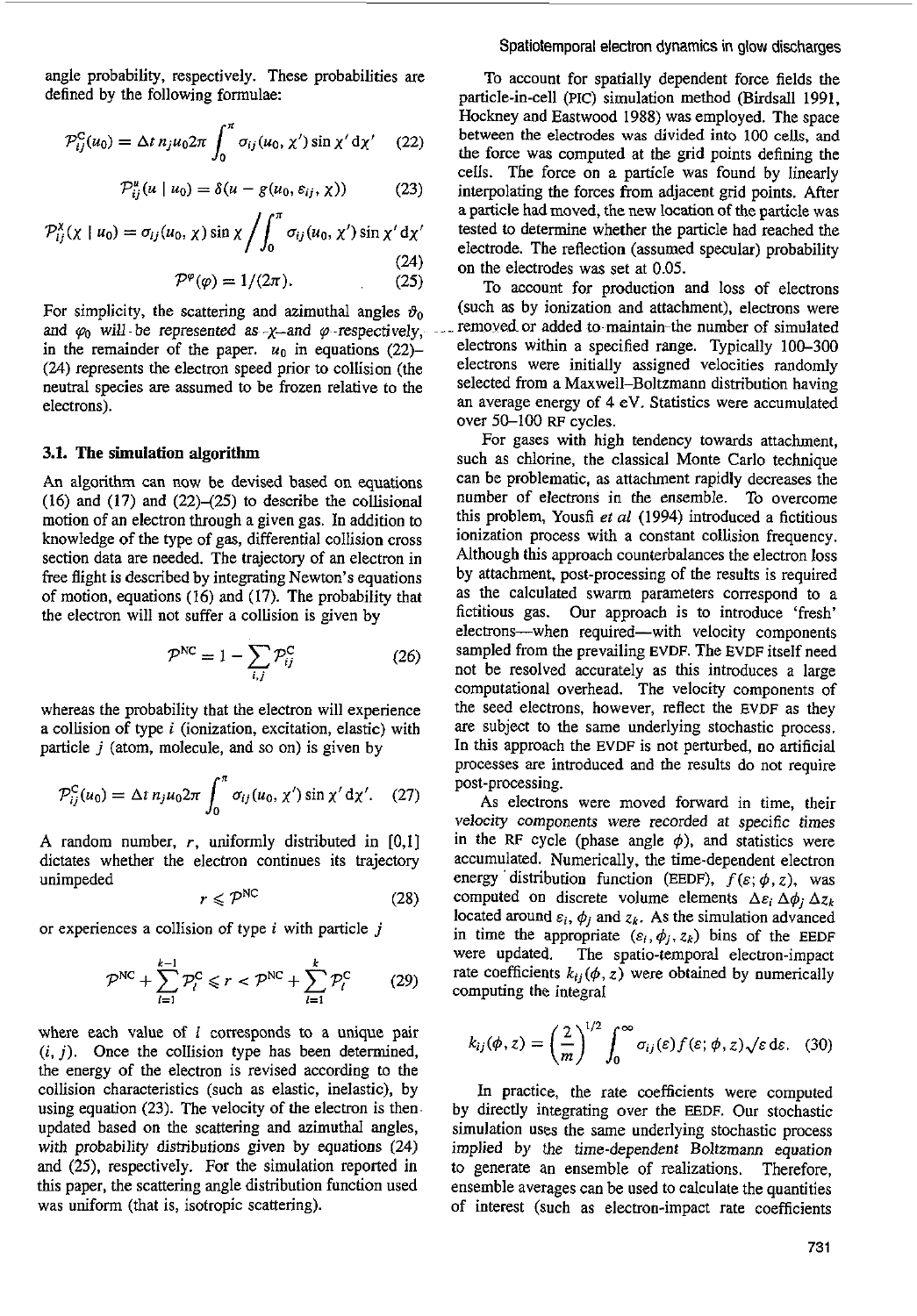D **P** Lymberopoulos and D J Economou



Figure **2.** The spatiotemporal variation **of** potential in the chlorine discharge as obtained by the fluid simulation.

and electron energy), which reduces the computational burden of resolving the **EEDF.** The **DMC** simulation provided all electron-impact rate coefficients as a function of space between the electrodes and phase in the RF cycle. Because the ion density is three orders of magnitude lower, and the electron density is three to five orders of magnitude lower than the neutral particle density, electron-ion elastic collisions and electronelectron scattering were not included in the simulation.

The dynamic Monte Carlo **(DMC)** simulation method has some advantages compared with the null-collision Monte Carlo **(NCMC)** method (Skullerund **1968,** Weng and Kushner **1990),** which is widely used to calculate the **EVDF.** The **NCMC** method requires the electron freeflight distribution **(FFD)** as an input to the simulation. In contrast, **DMC** does not require knowledge of the **FFD.**  In fact, the free-flight distribution is **an** output of the **DMC** simulation. In addition, the **DMC** method requires fewer random numbers per time step to describe the stochastic electron collision processes, and no artificial (null) collisions are introduced.

## **4. Results and discussion**

## **4.1. Chlorine discharge**

In the figures below, time *f* was normalized with respect to the RF period  $(\tau = ft)$ . Time  $\tau = 0$  corresponds to the positive zero crossing of the **RF** voltage applied to the electrode located at position  $z = 0$  cm that is, at time  $\tau = 0.25$  this electrode is at its peak positive potential. Results shown below are for **13.56 MHz,**   $N = 3.22 \times 10^{15}$  cm<sup>-3</sup> (100 mTorr, 300 K), and 240 V peak-to-peak unless noted otherwise.

The spatiotemporal profiles of potential, as calculated by the fluid simulation, are shown in figure **2.** The lefthand electrode is driven with a sinusoidal voltage **(120 V**  peak) and the other electrode is earthed. **A** potential drop in the bulk plasma is clearly evident. This results in substantial bulk electric fields (as compared with electropositive plasmas, Park and Economou **(1990)),** 



Figure **3.** The spatiotemporal variation of the electron density in the chlorine discharge as obtained by *(a)* the fluid simulation and (b) the particle-in-cell/dynamic Monte Carlo simulation. The Monte Carlo simulation predicts only relative values of the electron density.

which are needed to carry the current through the more resistive bulk plasma. The instantaneous space potential is not always the most positive potential in the system (see for example curves near  $\tau = 0.75$ ). However, the time-average plasma potential is positive and uniform in the bulk. **Also,** it is interesting to note the humps in the potential profiles near the plasma/sheath interface (such as at position about  $0.45$  cm at  $\tau = 0.35$ ). These correspond to instantaneous field reversals and space-charge double layers (Gottscbo 1987). In an electropositive plasma (such **as** argon), the whole space between the electrodes contains a net positive charge. This net charge is exceedingly small in the bulk plasma (compared with the ahsolute value of the individual positive ion charge) because of **quasi-electroneutrality.**  However, the net positive charge is substantial in the sheath, which expels electrons. The situation is different in the strongly electronegative chlorine plasma in which the negative ion density far outweighs the electron density. The region right next to the electrode and that around the reactor centre-line still have a net positive charge. However, a region in between near the bulk plasmdsheath interface can have a net negative charge during part of the RF cycle. **A** 'double layer' then forms in the sense that a region of net positive charge is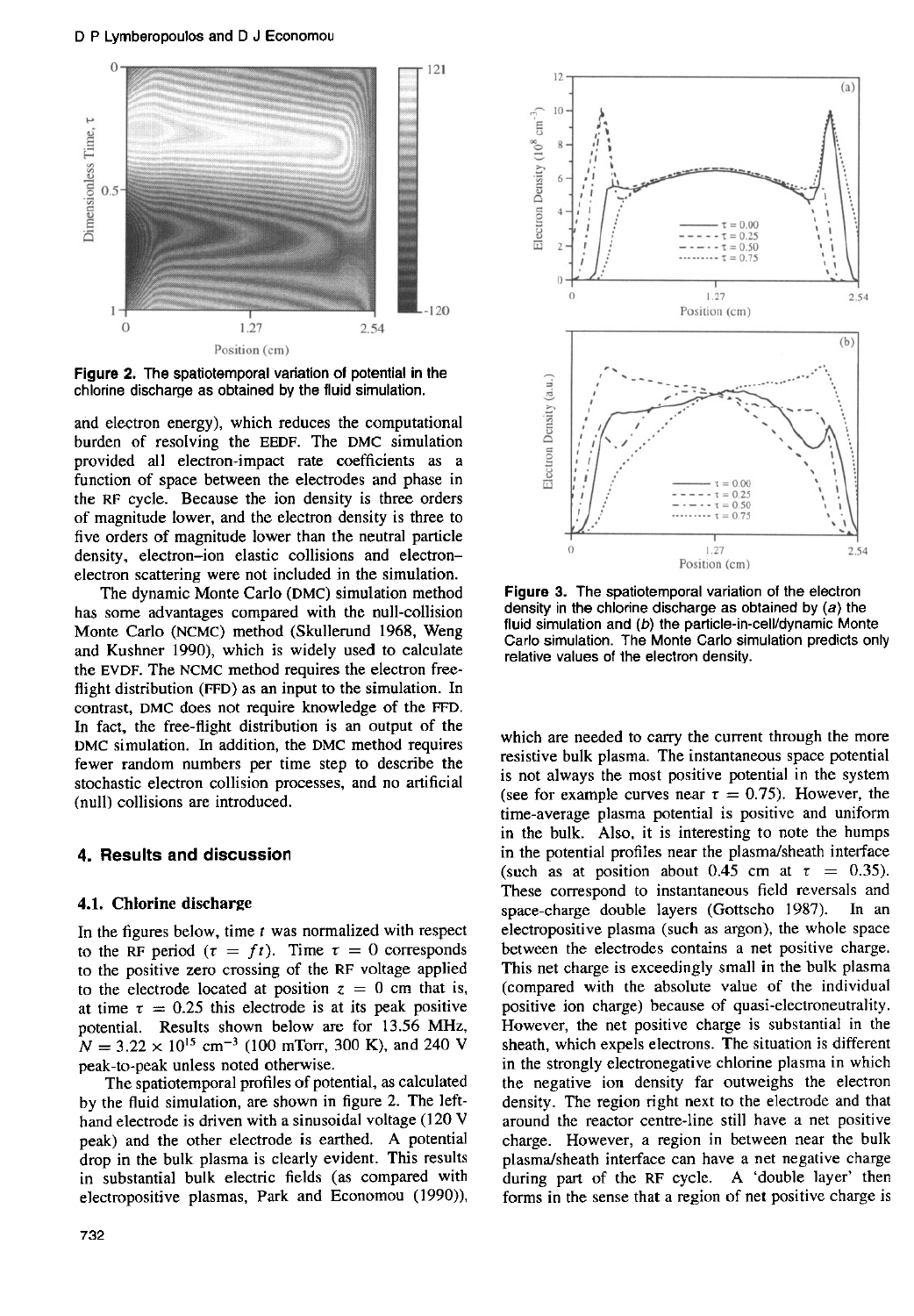

Figure **4.** The spatiotemporal variation of electron energy in the chlorine discharge as obtained by  $(a)$  the fluid simulation and (b) the particle-in-cell/dynamic Monte Carlo simulation.

adjacent *to* another region **of** net negative charge. The formation of double layers may be more severe at lower frequencies (for example, 50 **KHz)** (Gottscho **1987),** at which not only the electrons but also the ions respond to the driving frequency.

The potential difference between the plasma and the electrode (the sheath potential) is of paramount importance in these systems because it affects the ion bombardment energy. Ion-neutral species collisions in the sheath reduce the ion energy below the sheath potential and also impart an angular distribution to the ion **flux** bombarding the wafer. The energy and angular distribution of ions affect the shape evolution of films during etching or the microstructure and properties of deposited films. Plasma reactors currently under development operate at **low** pressure (0.1-50 mTorr) to enhance ion directionality, and hence avoid etching of the side-walls of microscopic features.

Figure *3(a)* shows the spatiotemporal variation of the electron density distribution in the chlorine discharge as predicted by the fluid simulation. Under these conditions, the positive (and negative) ion density at the discharge centre is some 200 times higher. The electron density is modulated substantially near the electrodes, with the electrons repelled by the momentary cathode  $\tau = 0.75$ , left electrode) and attracted by the momentary



Figure *5.* The temporal variation of the electron energy distribution function in the chlorine discharge at a distance of (a)  $z = 0.3$  cm and (b)  $z = 1.27$  cm from the left-hand electrode as predicted by the particle-in-celvdynamic Monte Carlo simulation.

anode  $(\tau = 0.25, \text{ left } \text{electrode})$ . Electron density modulation in the bulk of the discharge is much weaker. The electron density peaks near the bulk plasma/sheath interface. This is because of the spatiotemporal electric field distribution in the gap. There are times in the RF cycle at which the electric field crosses zero near the plasma/sheath interface. At those times electrons are repelled both from the sheath and from the bulk plasma: as a result electrons pile up near the plasma/sheath interface. Interestingly, there exists a substantial electron concentration near the wall during the anodic part of the cycle (around  $\tau = 0.25$ , left electrode). In essence, the sheath has to collapse to a very small thickness during that part of the cycle in order to satisfy the requirement of zero net charge flow to the wall over the **RF** cycle. Secondary electron emission (a value of  $\gamma = 0.05$  was used) also makes a contribution to the electron density **near** the wall.

The electric field profiles (negative derivative **of**  the potential shown in figure 2) obtained by the fluid simulation were used in the **PICJDMC** simulation to follow the spatiotemporal electron dynamics. The electron density distribution in the gap is shown in figure *3(b).* The stochastic simulation still predicts electron pile-ups near the plasma/sheath interface at the corresponding times in the **RF** cycle, but of much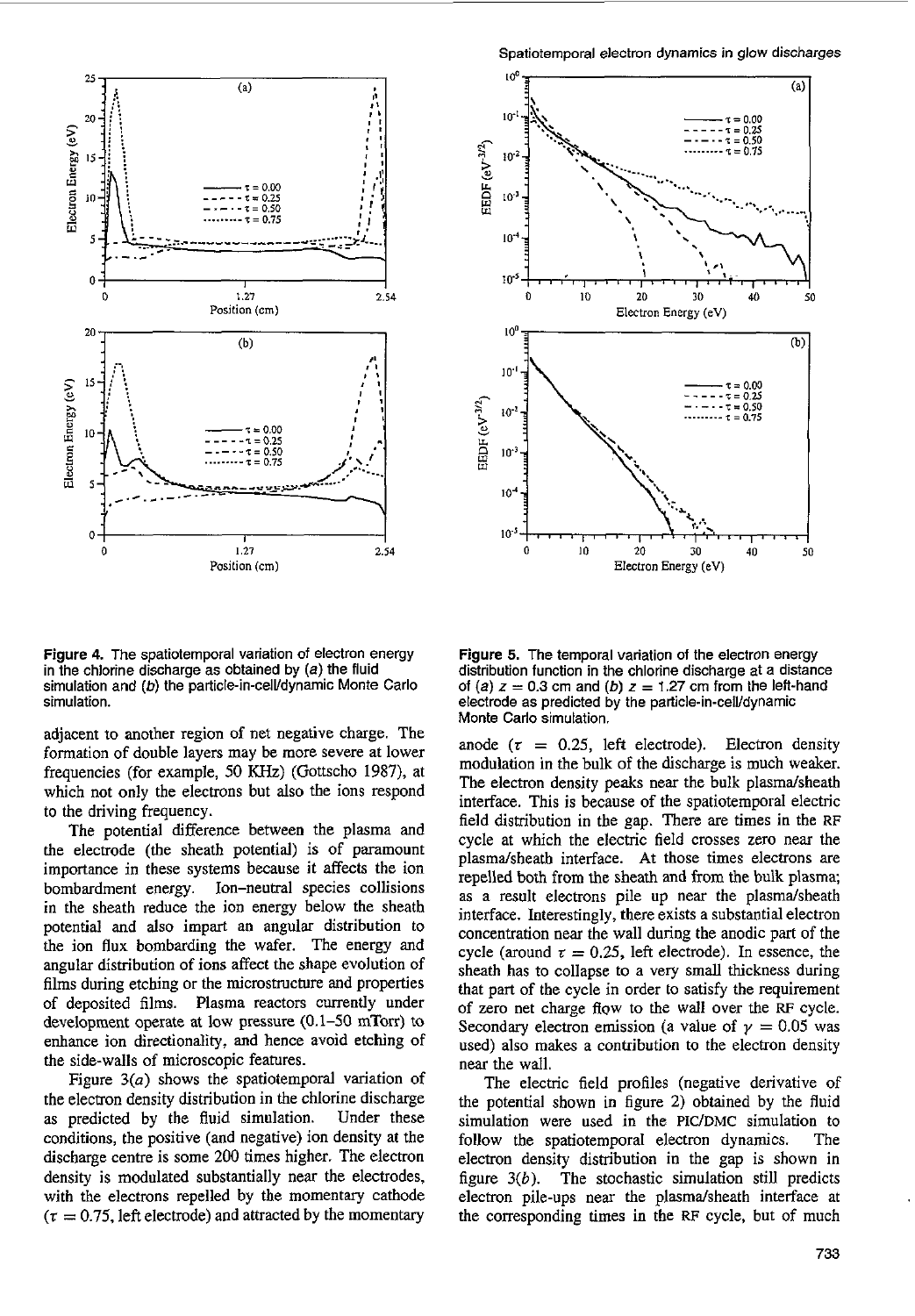

Figure **6.** The distribution function of the *z* component of the electron velocity in the chlorine discharge at **a** distance of (a)  $z = 0.3$  cm and (b)  $z = 1.27$  cm from the left-hand electrode **as** predicted by the **particle-in-cellldynamic**  Monte Carlo simulation.

smaller magnitude than in the fluid simulation. When time-averaged, the electron density predicted by the stochastic simulation does not show local maxima near the plasma/sheath interface (see figure 10 later). Furthermore, the **PIC/DMC** simulation predicts a rather strong modulation of the electron density further into the bulk of the plasma.

The electron energy profiles predicted by the fluid simulation shown in figure *4(a)* are compared with those predicted by  $\text{PIC}/\text{DMC}$  (figure  $4(b)$ ). The electron energy peaks in the sheath where the electric fields are higher than in the bulk plasma. **Also,** the electron energy is modulated strongly inside the sheath; modulation in the bulk plasma is weaker. The time-average electron temperature is nearly uniform in the bulk (see figure 11 later).

Figure 5 shows the electron energy distribution function **(EEDF)** in the chlorine discharge for several times in the RF cycle at a distance of  $(a)$  z = 0.3 cm (near the plasma/sheath interface) and  $(b) z =$  $1.27$  cm (at the discharge centre) from the left-hand electrode. The **EEDF** has been normalized such that



Figure **7.** The spatiotemporal variation of the electron density in the argon discharge as obtained by (a) the fluid simulation and *(b)* the **particle-in-cellldynamic** Monte Carlo simulation. The Monte Carlo simulation predicts only relative values of the electron density.

a Maxwellian distribution would be a straight line on this semi-logarithmic plot. The **EEDF** has a Maxwellian character at the discharge centre, but deviations from Maxwellian form are evident near the electrode. The tail of the distribution is modulated, as the high-energy electrons have more channels available by which to lose their energy by inelastic collisions. Hence these electrons have an energy relaxation frequency higher than the applied frequency and can thus 'follow' the field. The modulation of the **EEDF** is much stronger near the electrode, where the electric field is much higher. Correspondingly, the tail of the distribution extends to higher energies inside the sheath.

The distribution function of the z component (normal to the electrode) of the electron velocity in the chlorine discharge is shown in figure 6, for (a)  $z = 0.3$  cm (near the plasma/sheath interface) and *(b)*  $z = 1.27$  cm (at the discharge centre) from the left-hand electrode. The time modulation of the distribution function is clearly seen. For example, the 'expansion' of the distribution to higher velocities occurs at around  $\tau = 0.75$ , when the electrode is at its most negative potential. **Also,** the modulation is more severe near the electrode. The distribution function is asymmetric with respect to the  $u<sub>z</sub> = 0$  axis, showing a net electron flux away from the electrode (distribution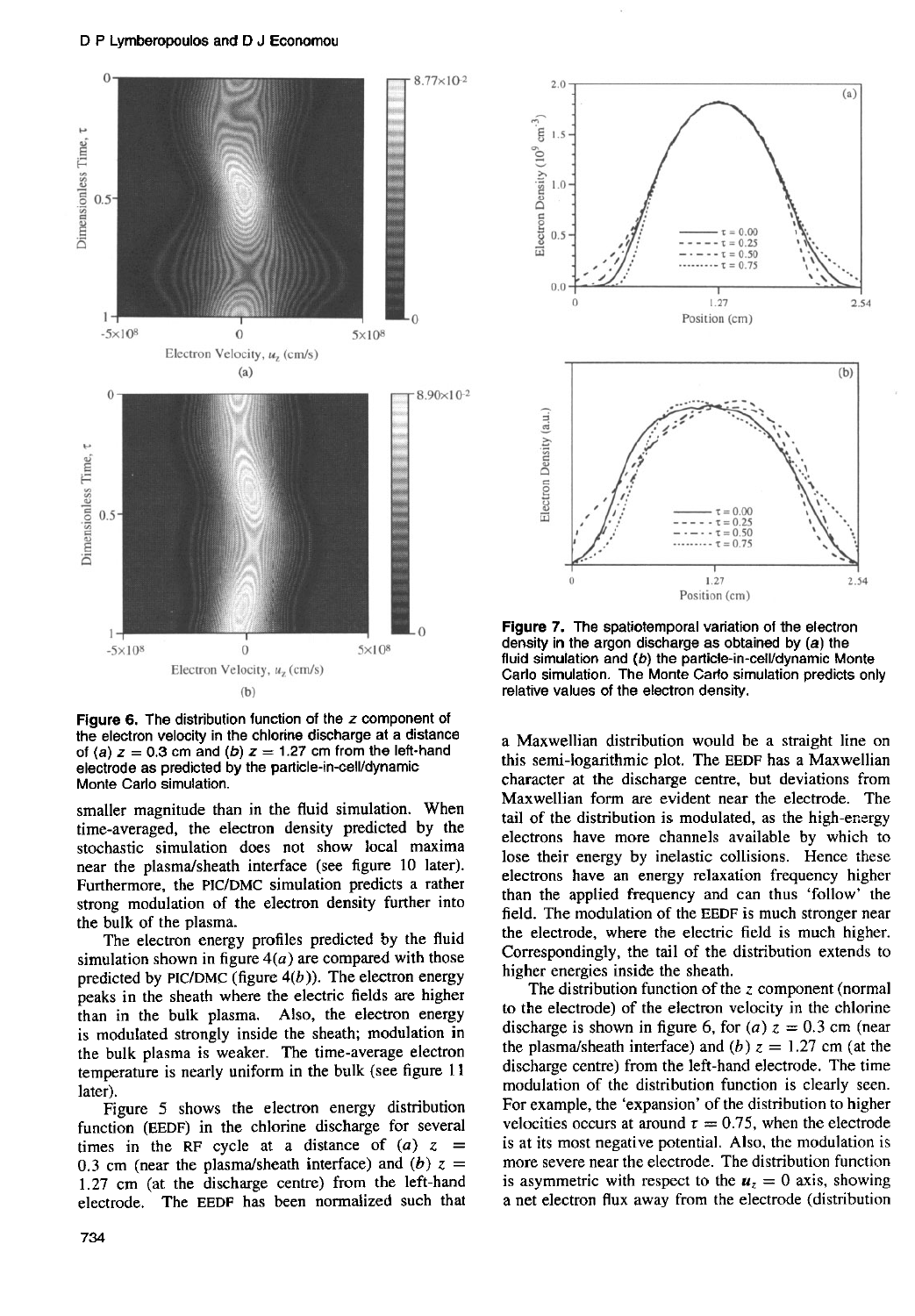

Figure *8.* The spatiotemporal variation of electron energy in the argon discharge as obtained by *(a)* the fluid simulation and (b) the particle-in-cell/dynamic Monte Carlo simulation.

shifted towards positive  $u<sub>z</sub>$ ) or towards the electrode (distribution shifted towards negative  $u_z$ ).

## **4.2. Argon** discharge

The spatiotemporal profiles of electron density in the argon discharge are shown in figure  $7(a)$  for the fluid simulation and figure  $7(b)$  for the PIC/DMC simulation. The latter predicts more modulation in the bulk plasma (as in the case of chlorine, see figure **3).** and also a wider density profile. This can be explained by looking at the corresponding electron energy profiles (figure 8). The PIC/DMC simulation predicts hotter electrons further away from the electrodes than does the fluid simulation. These higher energy electrons produce more ionization and fill in the wings of the electron density profile. Otherwise the electron energy profiles predicted by the two kinds of simulations look quite similar. Figures **3, 4** and 8 indicate that the non-local electron transport is more evident in the stochastic simulation than in the fluid simulation.

The temporal evolution *of* the EEDF near the electrode  $(z = 0.3$  cm from the left-hand electrode) and at the discharge centre  $(z = 1.27 \text{ cm})$  as predicted by the PIC/DMC simulation are shown in figures  $9(a)$  and *(b)* respectively. The EEDF near the wall appears to be



Figure **9.** The temporal variation of the electron energy distribution function in the argon discharge at a distance of (a)  $z = 0.3$  cm and (b)  $z = 1.27$  cm from the left-hand electrode as predicted by the **particle-in-cellldynamic**  Monte Carlo simulation.

bi-Maxwellian, but that **at** the reactor centre has a non-Maxwellian character. **As** in the case of the chlorine discharge, the EEDF is violently modulated near the wall.

# **43.** Time-average density and energy: fluid versus **PIC/DMC** simulations

The time-average electron density as predicted by the fluid and the PIC/DMC simulations are shown in figure 10. The stochastic simulation predicts only the relative electron density profiles; these were normalized by using the absolute electron density at  $z = 1.27$  cm (the discharge centre) as predicted<br>by the fluid simulation. One observes that there One observes that there is reasonable correspondence between the fluid and stochastic simulations. In the case of  $Cl<sub>2</sub>$  the stochastic simulation does not predict peaks in the electron density profile near the plasma/sheath interface. It is interesting to note that the mean free path of electrons under the conditions of the simulation is about 0.25 cm, which corresponds to a Knudsen number based on the interelectrode gap of  $Kn = \lambda/L \simeq 0.1$ . Using the sheath thickness as the characteristic length scale, the *local*  Knudsen number is  $Kn \simeq 1$ . The fluid simulation (even the two-moment approach) is performing rather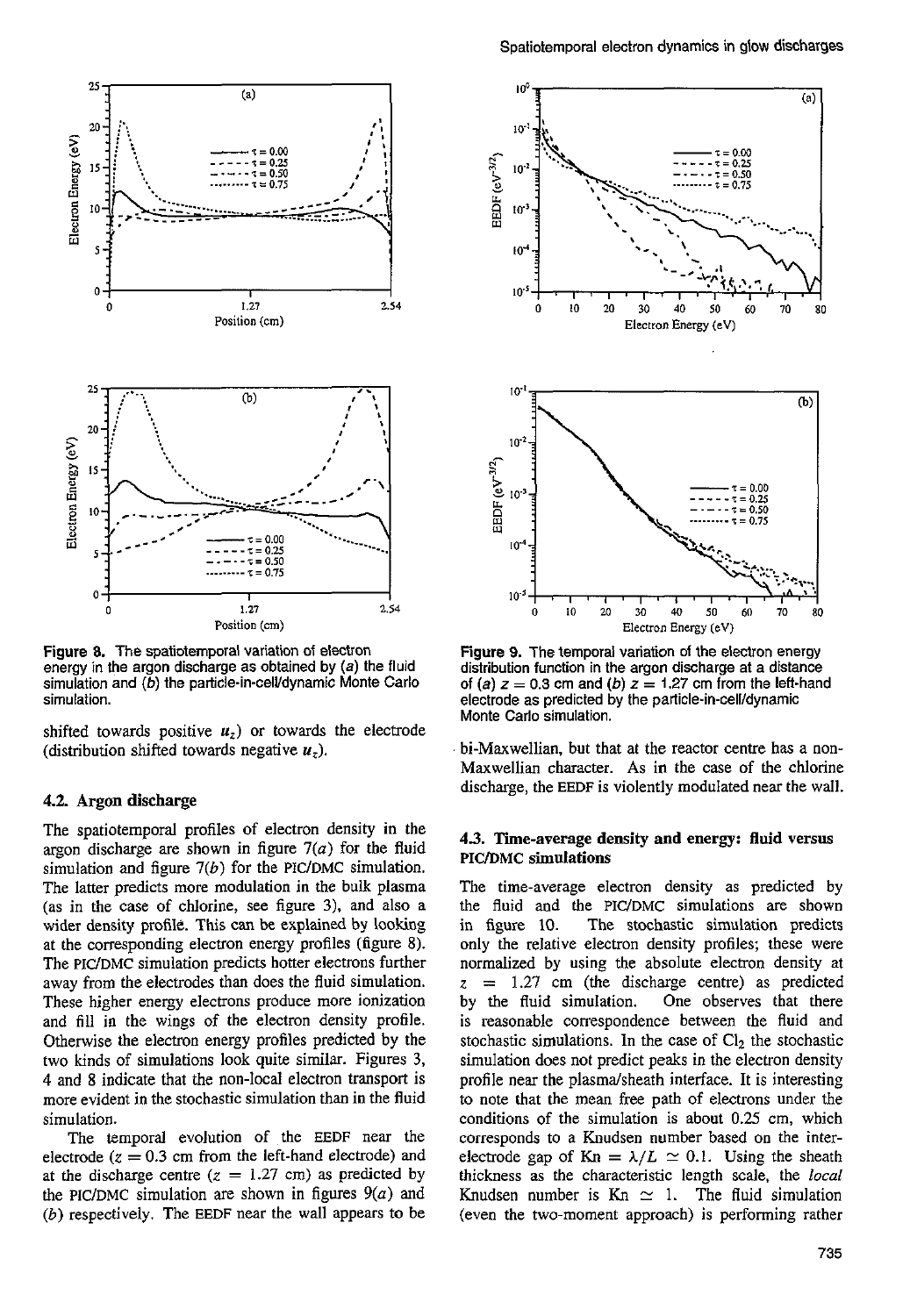

Figure **10. A** comparison of time-average electron density as obtained by the fluid and particle-in-cell/dynamic Monte Carlo simulations.



Figure **11. A** comparison of time-average electron energy as obtained by the fluid and particle-in-celvdynamic Monte Carlo simulations.

well, despite the fact that Kn is quite high and the fluid approximation may be considered suspect. fact, recent comparisons of self-consistent particle-incell simulations with Monte Carlo collisions (PICYMCC) to fluid simulations have shown that, at least **for**  the He discharge tested (Surendra 1993), the fluid approximation gives reasonable results even at  $Kn > 1$ .

Another comparison between the PIC/DMC and the fluid simulations is shown in figure 11. The stochastic simulation predicts the absolute electron energy, so no scaling is necessary in this case. The general features of the temperature profile are captured by the fluid simulation, namely the absolute value of the electron energy, the maximum inside the sheath and the rather flat energy profile in the bulk. However, the stochastic simulation predicts a broader peak than does the fluid simulation. This may be due to the fact that constant electron transport coefficients (diffusivity, mobility) were used in the fluid simulation. Also, the fluid model may not capture the oscillating sheath (stochastic) (Godyak 1972, Turner and Hopkins 1992) heating correctly.

# *5.* **Summary**

A particle-in-cell/dynamic Monte Carlo (PIC/DMC) simulation algorithm was developed to study the spatiotemporal electron dynamics in **RF** glow discharge plasmas. The algorithm was derived from the fundamental Boltzmann transport equation. **A** realistic electric field profile in a parallel plate one-dimensional geometry was obtained by a self-consistent fluid simulation of electron and ion flow in a strongly electronegative  $Cl<sub>2</sub>$  discharge and an electropositive Ar discharge. This electric field was used as input to the PICYDMC simulation to obtain the spatiotemporal profiles of the electron velocity distribution function between the plates. In that sense the PIC/DMC simulation is not entirely self-consistent, since the ion motion was not followed by the kinetic simulation. The EVDF was found to deviate from Maxwellian, except at the centre of the chlorine discharge. The EVDF was modulated strongly in the 13.56 **MHz** field, especially the highenergy electrons, which have more channels available for energy loss and therefore a higher energy relaxation frequency.

The results from the kinetic simulation were compared with those of the self-consistent fluid simulation. In general, reasonable agreement was obtained for the electron density and energy (temperature) profiles. The differences were mostly confined to the volume around the plasmalsheath interface. This is understood since steep gradients in plasma properties appear in that region and the electron motion is influenced by the oscillating sheath. In particular, the fluid simulation may not capture any sheath 'stochastic' heating correctly, The non-local nature of the electron transport is more evident in the kinetic simulation.

The PICYDMC simulation presented herein can be made fully self-consistent by following the ion motion as well, and using Poisson's equation to obtain the field. Also, the algorithm can be applied to arbitrary values of the Knudsen number. The purpose of this paper, however, is to present the technique rather than to conduct a detailed parametric investigation of the glow discharge. The difference between PIC/DMC and the conventional PIC/MCC (Birdsall 1991) lies in the way in which particle collisions are handled. In PIC/MCC the null-collision method is most often applied, which requires the free-flight distribution **of** electrons as an imput to the simulation. In PIC/DMC no time is spent in artificial (null) collisions, fewer random numbers are required per time step, and the free-flight distribution is an output of the simulation rather than an input.

# **Acknowledgments**

Financial support was provided by Sandia National Laboratories under a CRADA with Sematech and by the National Science Foundation of the USA (grant CTS-9216023).